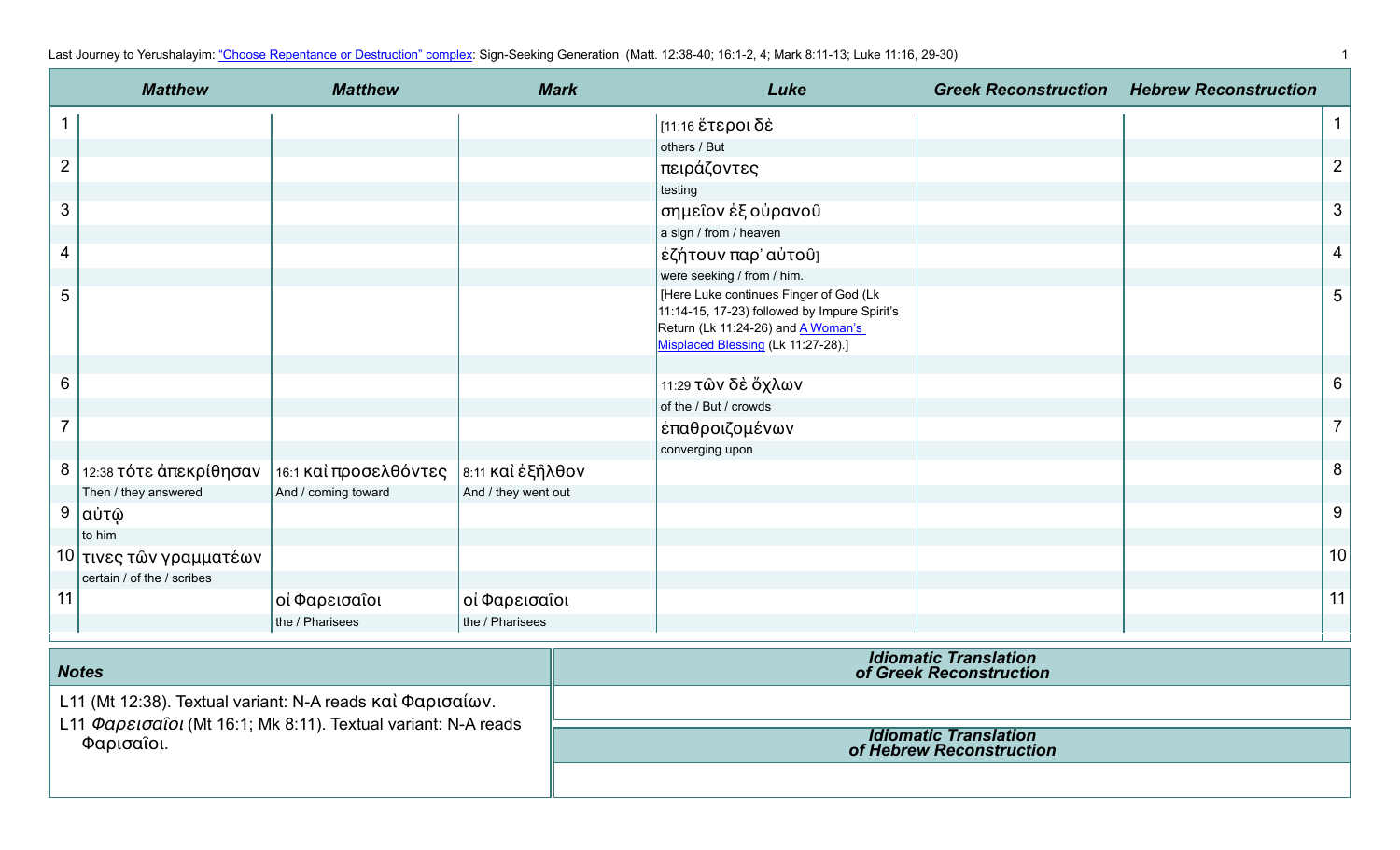Last Journey to Yerushalayim: ["Choose Repentance or Destruction" complex](https://www.jerusalemperspective.com/19657/): Sign-Seeking Generation (Matt. 12:38-40; 16:1-2, 4; Mark 8:11-13; Luke 11:16, 29-30) 22

|    | <b>Matthew</b>             | <b>Matthew</b>        | <b>Mark</b>                      | Luke     | <b>Greek Reconstruction</b> | <b>Hebrew Reconstruction</b> |    |
|----|----------------------------|-----------------------|----------------------------------|----------|-----------------------------|------------------------------|----|
| 12 |                            | καὶ Σαδδουκαῖοι       | καὶ                              |          |                             |                              | 12 |
|    |                            | and / Sadducees       | and                              |          |                             |                              |    |
|    | 13 λέγοντες                |                       | ἤρξαντο συνζητεῖν αὐτῷ           | ∣ἤρξατο  |                             |                              | 13 |
|    | saying:                    |                       | they began / to argue / with him | he began |                             |                              |    |
|    | 14 διδάσκαλε               |                       |                                  |          |                             |                              | 14 |
|    | Teacher,                   |                       |                                  |          |                             |                              |    |
| 15 |                            | πειράζοντες           |                                  |          |                             |                              | 15 |
|    |                            | testing               |                                  |          |                             |                              |    |
|    | 16 θέλομεν άπὸ σοῦ         | έπηρώτησαν αὐτὸν      | ζητοῦντες παρ' αὐτοῦ             |          |                             |                              | 16 |
|    | we want / from / you       | they asked / him      | seeking / from / him             |          |                             |                              |    |
|    | $17$ σημεΐον               | σημεΐον               | σημεΐον                          |          |                             |                              | 17 |
|    | a sign                     | a sign                | a sign                           |          |                             |                              |    |
| 18 |                            | έκ τοῦ οὐρανοῦ        | άπὸ τοῦ οὐρανοῦ                  |          |                             |                              | 18 |
|    |                            | from / the / heaven   | from / the / heaven              |          |                             |                              |    |
|    | 19 ίδεῖν                   | έπιδεῖξαι αὐτοῖς      |                                  |          |                             |                              | 19 |
|    | to see.                    | to show / to them.    |                                  |          |                             |                              |    |
| 20 |                            |                       | πειράζοντες αὐτόν                |          |                             |                              | 20 |
|    |                            |                       | testing / him.                   |          |                             |                              |    |
| 21 |                            |                       | 8:12 και άναστενάξας             |          |                             |                              | 21 |
|    |                            |                       | And / groaning                   |          |                             |                              |    |
| 22 |                            |                       | τῷ πνεύματι αὐτοῦ                |          |                             |                              | 22 |
|    |                            |                       | in the / spirit / of him         |          |                             |                              |    |
|    | $23$ 12:39 ο δε άποκριθείς | 16:2 ὁ δὲ ἀποκριθεὶς  |                                  |          |                             |                              | 23 |
|    | the / But / answering      | the / But / answering |                                  |          |                             |                              |    |

| <b>Notes</b>                                                  | <b>Idiomatic Translation</b><br>of Greek Reconstruction  |
|---------------------------------------------------------------|----------------------------------------------------------|
| L13 συνζητείν (Mk 8:11). Textual variant: N-A reads συζητείν. |                                                          |
|                                                               | <b>Idiomatic Translation</b><br>of Hebrew Reconstruction |
|                                                               |                                                          |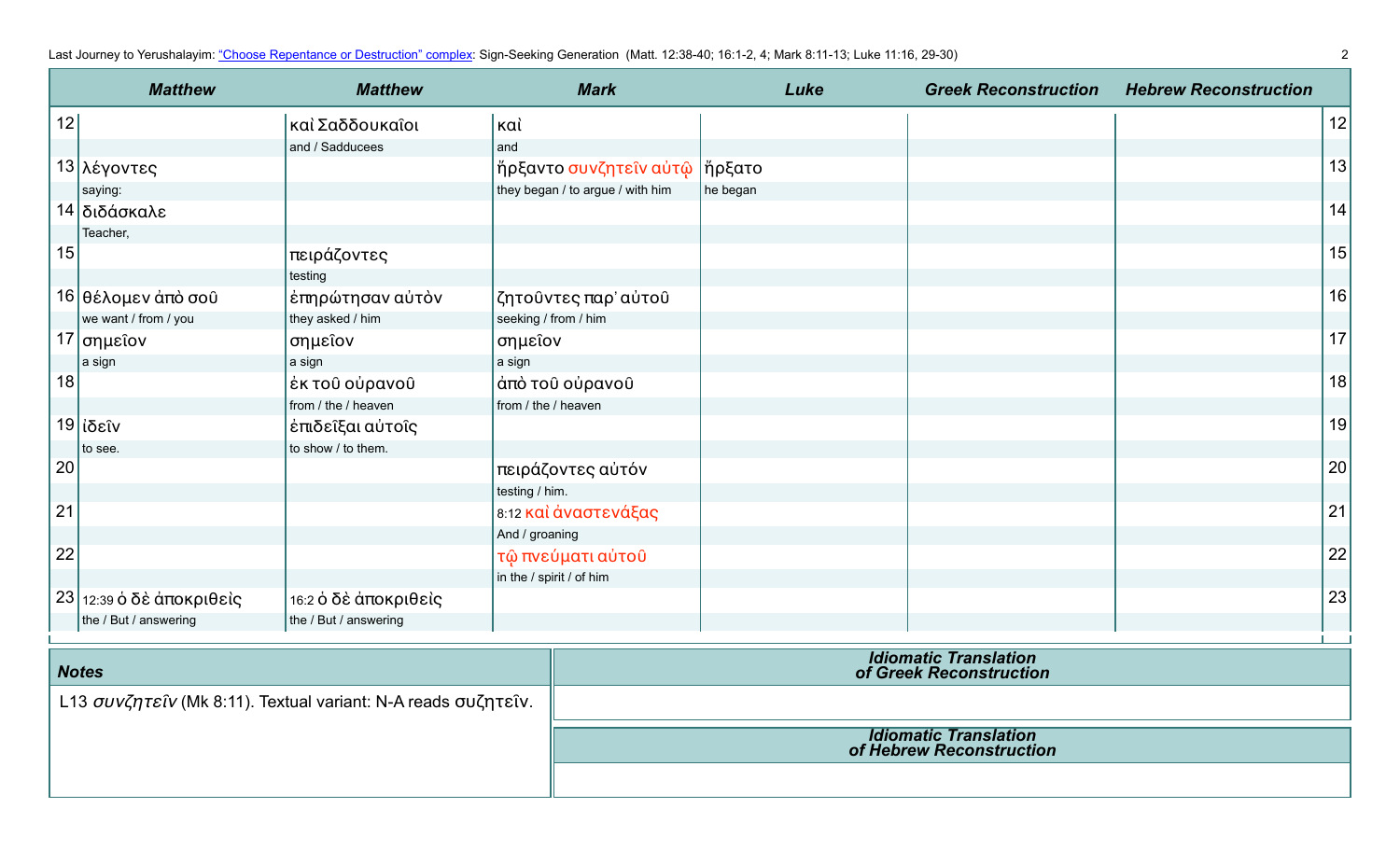Last Journey to Yerushalayim: ["Choose Repentance or Destruction" complex](https://www.jerusalemperspective.com/19657/): Sign-Seeking Generation (Matt. 12:38-40; 16:1-2, 4; Mark 8:11-13; Luke 11:16, 29-30) 33

δύνασθε;

| <b>Matthew</b><br><b>Matthew</b>                                                                        |                                                                          |                                                          | <b>Mark</b> | Luke                                                                                                           |                           | <b>Greek Reconstruction</b>                                                                    | <b>Hebrew Reconstruction</b>                                          |                              |              |
|---------------------------------------------------------------------------------------------------------|--------------------------------------------------------------------------|----------------------------------------------------------|-------------|----------------------------------------------------------------------------------------------------------------|---------------------------|------------------------------------------------------------------------------------------------|-----------------------------------------------------------------------|------------------------------|--------------|
|                                                                                                         | 24 εἶπεν αὐτοῖς                                                          | εἶπεν αὐτοῖς                                             |             | λέγει                                                                                                          | λέγειν                    |                                                                                                |                                                                       |                              | 24           |
|                                                                                                         | he said / to them:                                                       | he said / to them:                                       |             | he says:                                                                                                       | to say:                   |                                                                                                |                                                                       |                              |              |
| 25                                                                                                      |                                                                          | [Vaticanus omits Interpreting the<br>Time (Mt 16:2b-3).] |             |                                                                                                                |                           |                                                                                                |                                                                       |                              | 25           |
|                                                                                                         |                                                                          |                                                          |             |                                                                                                                |                           |                                                                                                |                                                                       |                              |              |
| 26                                                                                                      |                                                                          |                                                          |             | <mark>τί</mark> ή γενεὰ αὕτη                                                                                   | ή γενεὰ αὕτη              |                                                                                                | ἡ γενεὰ αὕτη                                                          | ן 126 דור זֶה <mark>(</mark> |              |
|                                                                                                         |                                                                          |                                                          |             | Why / the / generation / this                                                                                  | The / generation / this   |                                                                                                | The / generation / this                                               | Generation / this            |              |
|                                                                                                         | 27 γενεά πονηρά                                                          | 16:4 γενεά πονηρά                                        |             |                                                                                                                | γενεά πονηρά έστιν        |                                                                                                | γενεά πονηρά έστιν                                                    | 27   דּוֹר רַשָּׁע הוּא      |              |
|                                                                                                         | A generation / evil                                                      | A generation / evil                                      |             |                                                                                                                | a generation / evil / is. |                                                                                                | a generation / evil / is.                                             | a generation / wicked / is.  |              |
|                                                                                                         | 28 και μοιχαλίς                                                          | καὶ μοιχαλεὶς                                            |             |                                                                                                                |                           |                                                                                                |                                                                       |                              | 28           |
|                                                                                                         | and / adulterous                                                         | and / adulterous                                         |             |                                                                                                                |                           |                                                                                                |                                                                       |                              |              |
|                                                                                                         | 29 σημεΐον έπιζητεῖ                                                      | σημεΐον αίτεῖ                                            |             | ζητε <i>ι</i> σημείον                                                                                          | σημεΐον ζητεΐ             |                                                                                                | σημεΐον ζητεΐ                                                         | סִימָן הוּא מִבָקֵשׁ         | $ 29\rangle$ |
|                                                                                                         | a sign / seeks after.                                                    | a sign / asks.                                           |             | seeks / a sign?                                                                                                | A sign / it seeks         |                                                                                                | A sign / it seeks                                                     | A sign / it / is seeking     |              |
| 30                                                                                                      |                                                                          |                                                          |             | άμὴν λέγω                                                                                                      |                           |                                                                                                |                                                                       |                              | 30           |
|                                                                                                         |                                                                          |                                                          |             | Amen! / I say:                                                                                                 |                           |                                                                                                |                                                                       |                              |              |
|                                                                                                         | 31 και σημεΐον                                                           | καί σημεΐον                                              |             |                                                                                                                | καὶ σημεΐον               |                                                                                                | καὶ σημεῖον                                                           | 31  וְסִימָן                 |              |
|                                                                                                         | And / a sign                                                             | And / a sign                                             |             |                                                                                                                | and / a sign              |                                                                                                | and / a sign                                                          | and a sign                   |              |
|                                                                                                         | 32 οὐ δοθήσεται                                                          | ού δοθήσεται                                             |             | εί δοθήσεται                                                                                                   | ού δοθήσεται              |                                                                                                | οὐ δοθήσεται                                                          | 32   לא יִנְּתֵן             |              |
|                                                                                                         | not / will be given                                                      | not / will be given                                      |             | Should / be given                                                                                              | not / will be given       |                                                                                                | not / will be given                                                   | not / will be given          |              |
|                                                                                                         | 33 αὐτῆ                                                                  | αὐτῆ                                                     |             | τῆ γενεậ ταύτη                                                                                                 | αὐτῆ                      |                                                                                                | αὐτῆ                                                                  | לוֹ                          | 33           |
|                                                                                                         | to it                                                                    | to it                                                    |             | to the / generation / this                                                                                     | to it                     |                                                                                                | to it                                                                 | to it.                       |              |
|                                                                                                         | <b>Notes</b>                                                             |                                                          |             |                                                                                                                |                           | <b>Idiomatic Translation</b><br>of Greek Reconstruction                                        |                                                                       |                              |              |
| L25 (Mt 16:2b-3). N-A places the following text in<br>brackets: όψίας γενομένης λέγετε·                 |                                                                          |                                                          |             | L28 μοιχαλείς (Mt 16:4). Textual variant: N-A<br>reads μοιχαλίς. Codex Bezae omits καί<br>μοιχαλίς in Mt 16:4. |                           | "This generation is an evil generation! It seeks a sign, but a sign will<br>not be given to it |                                                                       |                              |              |
| εὐδία, πυρράζει γὰρ ὁ οὐρανός· καὶ<br>πρωΐ· σήμερον χειμών, πυρράζει γάρ<br>στυγνάζων ὁ οὐρανός. τὸ μὲν |                                                                          |                                                          |             | L29 aitei (Mt 16:4). Textual variant: N-A reads<br>έπιζητεῖ.                                                   |                           |                                                                                                | <b>Idiomatic Translation</b><br>of Hebrew Reconstruction              |                              |              |
|                                                                                                         | πρόσωπον του ούρανου γινώσκετε<br>διακρίνειν, τὰ δὲ σημεῖα τῶν καιρῶν οὐ |                                                          |             | L30 άμην λέγω (Mk 8:12). Textual variant: N-A<br>reads ἀμὴν λέγω ὑμῖν.                                         |                           | will be given to it.                                                                           | "This generation is a wicked generation! It seeks a sign, but no sign |                              |              |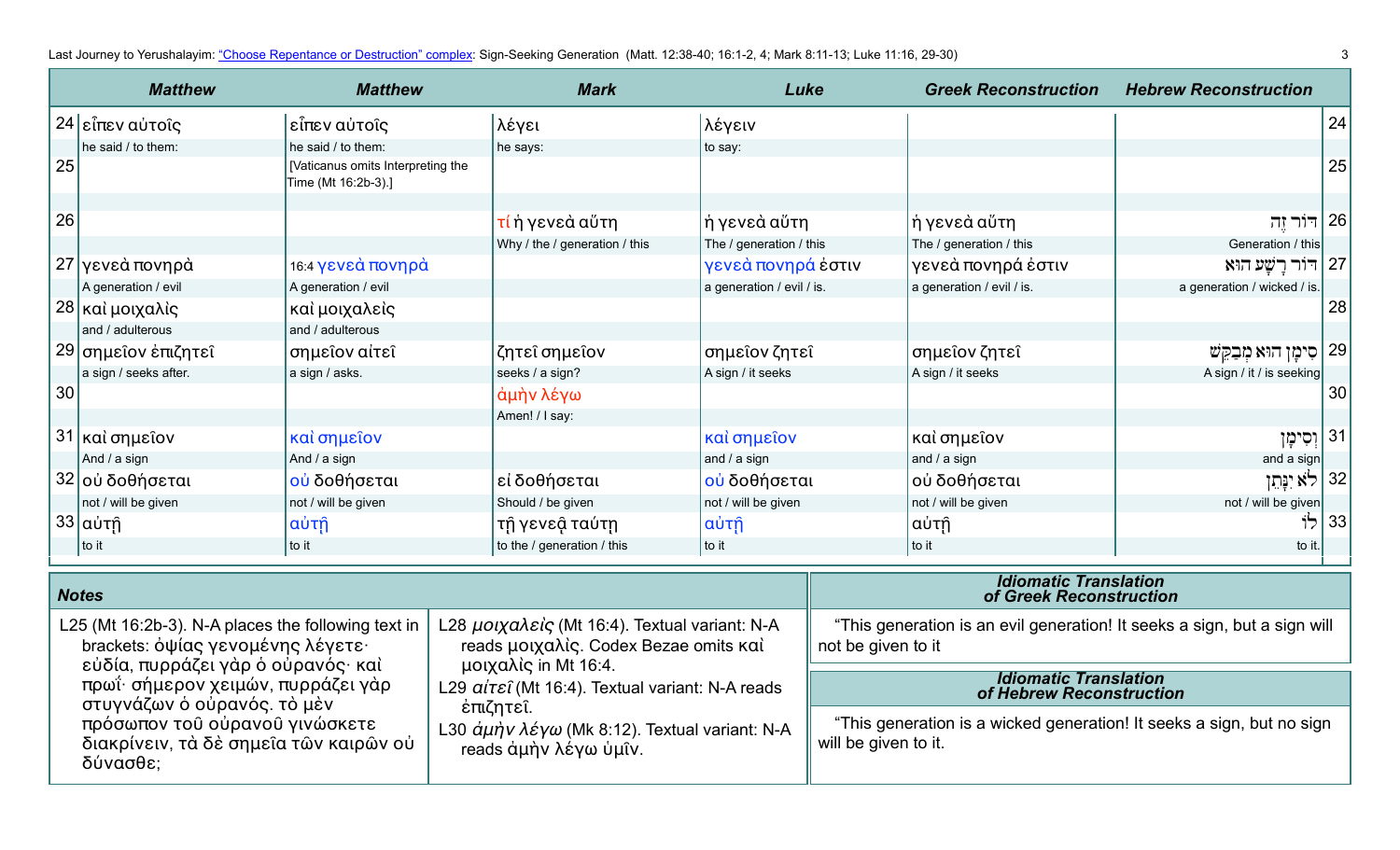Last Journey to Yerushalayim: ["Choose Repentance or Destruction" complex](https://www.jerusalemperspective.com/19657/): Sign-Seeking Generation (Matt. 12:38-40; 16:1-2, 4; Mark 8:11-13; Luke 11:16, 29-30) 4 (29-30)

|                                                                                             | <b>Matthew</b>                          | <b>Matthew</b>      |                                                                                                                                        | <b>Mark</b>                                                                                        | Luke                                               | <b>Greek Reconstruction</b>                             | <b>Hebrew Reconstruction</b>                               |    |
|---------------------------------------------------------------------------------------------|-----------------------------------------|---------------------|----------------------------------------------------------------------------------------------------------------------------------------|----------------------------------------------------------------------------------------------------|----------------------------------------------------|---------------------------------------------------------|------------------------------------------------------------|----|
|                                                                                             | 34 εί μή τὸ σημεῖον                     | εί μή τὸ σημεῖον    | σημεΐον                                                                                                                                |                                                                                                    | εἰ μὴ τὸ σημεῖον                                   | εί μὴ τὸ σημεῖον                                        | $\left[\aleph_{7}^{0}\aleph_{1}\right]$ 34]                |    |
|                                                                                             | except / the / sign                     | except / the / sign | a sign?                                                                                                                                |                                                                                                    | except / the / sign                                | except / the / sign                                     | Rather,                                                    |    |
|                                                                                             | <sub>⊦</sub> 35   Ιωνᾶ                  | Ίωνᾶ                |                                                                                                                                        |                                                                                                    | Ίωνα                                               | Ίωνᾶ                                                    |                                                            | 35 |
|                                                                                             | of lōnas                                | of lōnas.           |                                                                                                                                        |                                                                                                    | of lōnas.                                          | of lōnas.                                               |                                                            |    |
|                                                                                             | 36 του προφήτου                         |                     |                                                                                                                                        |                                                                                                    |                                                    |                                                         |                                                            | 36 |
|                                                                                             | the / prophet.                          |                     |                                                                                                                                        |                                                                                                    |                                                    |                                                         |                                                            |    |
|                                                                                             | 37 12:40 ὥσπερ γὰρ ἦν                   |                     |                                                                                                                                        |                                                                                                    | 11:30 καθὼς γὰρ ἐγένετο                            | καθὼς γὰρ ἐγένετο                                       | 37   כִּשֵׁם שֵׁהָיָה                                      |    |
|                                                                                             | as / For / was                          |                     |                                                                                                                                        |                                                                                                    | just as / For / was                                | just as / For / was                                     | just as / that was                                         |    |
|                                                                                             | , 38 'Ιωνᾶς ∣                           |                     |                                                                                                                                        |                                                                                                    | ὁ Ἰωνᾶς                                            | 'Ιωνᾶς                                                  | יוֹנָה                                                     | 38 |
|                                                                                             | lōnas                                   |                     |                                                                                                                                        |                                                                                                    | the / lōnas                                        | lōnas                                                   | Yōnāh                                                      |    |
|                                                                                             | 39 έν τῆ κοιλία τοῦ κήτους              |                     |                                                                                                                                        |                                                                                                    | τοῖς Νινευείταις σημεῖον   τοῖς Νινευίταις σημεῖον |                                                         | לאַנִשִׁי נִינְוֵה לְאוֹת                                  | 39 |
|                                                                                             | in / the / belly / of the / sea monster |                     |                                                                                                                                        |                                                                                                    | to the / Ninevites / a sign,                       | to the / Ninevites / a sign,                            | to [the] people of / Nin <sup>e</sup> veh / for a<br>sign, |    |
|                                                                                             | 40  τρεῖς ἡμέρας                        |                     |                                                                                                                                        |                                                                                                    |                                                    |                                                         |                                                            | 40 |
|                                                                                             | three / days                            |                     |                                                                                                                                        |                                                                                                    |                                                    |                                                         |                                                            |    |
|                                                                                             | 41 καὶ τρεῖς νύκτας                     |                     |                                                                                                                                        |                                                                                                    |                                                    |                                                         |                                                            | 41 |
|                                                                                             | and / three / nights,                   |                     |                                                                                                                                        |                                                                                                    |                                                    |                                                         |                                                            |    |
|                                                                                             | 42 οὕτως ἔσται                          |                     |                                                                                                                                        |                                                                                                    | οὕτως ἔσται                                        | οὕτως ἔσται                                             | ַ כְּךְ יִהְיֶה                                            | 42 |
|                                                                                             | so / will be                            |                     |                                                                                                                                        |                                                                                                    | so / will be                                       | so / will be                                            | so / will be                                               |    |
|                                                                                             | 43 ο υίὸς τοῦ ἀνθρώπου                  |                     |                                                                                                                                        |                                                                                                    | καὶ ὁ υἱὸς τοῦ ἀνθρώπου                            | ὁ υἱὸς τοῦ ἀνθρώπου                                     | 43   בַּר אֵנָשׁ                                           |    |
|                                                                                             | the / son / of the / human              |                     |                                                                                                                                        |                                                                                                    | also / the / son / of the / human                  | the / son / of the / human                              | Bar / ' <sup>E</sup> nāsh                                  |    |
|                                                                                             | 44  ἐν τῇ καρδία τῆς γῆς                |                     |                                                                                                                                        |                                                                                                    | τῆ γενεậ ταύτη                                     | τῆ γενεậ ταύτη                                          | 44   לְדוֹר זֶה                                            |    |
|                                                                                             | in / the / heart / of the / earth       |                     |                                                                                                                                        |                                                                                                    | to the / generation / this.                        | to the / generation / this.                             | to generation / this.                                      |    |
| <b>Notes</b>                                                                                |                                         |                     |                                                                                                                                        |                                                                                                    |                                                    | <b>Idiomatic Translation</b><br>of Greek Reconstruction |                                                            |    |
| L38 $\acute{o}$ 'lωvâς (Lk 11:30). Textual variant: N-A omits $\acute{o}$ before<br>'Ιωνᾶς. |                                         |                     | except for the sign of Ionas. For just as Ionas was a sign to the Ninevites, so will the Son of Man be [a<br>sign] to this generation. |                                                                                                    |                                                    |                                                         |                                                            |    |
| L39 Niveusitaic (Lk 11:30). Textual variant: N-A reads<br>Νινευίταις.                       |                                         |                     | <b>Idiomatic Translation</b><br>of Hebrew Reconstruction                                                                               |                                                                                                    |                                                    |                                                         |                                                            |    |
|                                                                                             |                                         |                     | generation.                                                                                                                            | [Rather,] as Yonah was a sign to the people of Nineveh, so will the Son of Man be [a sign] to this |                                                    |                                                         |                                                            |    |